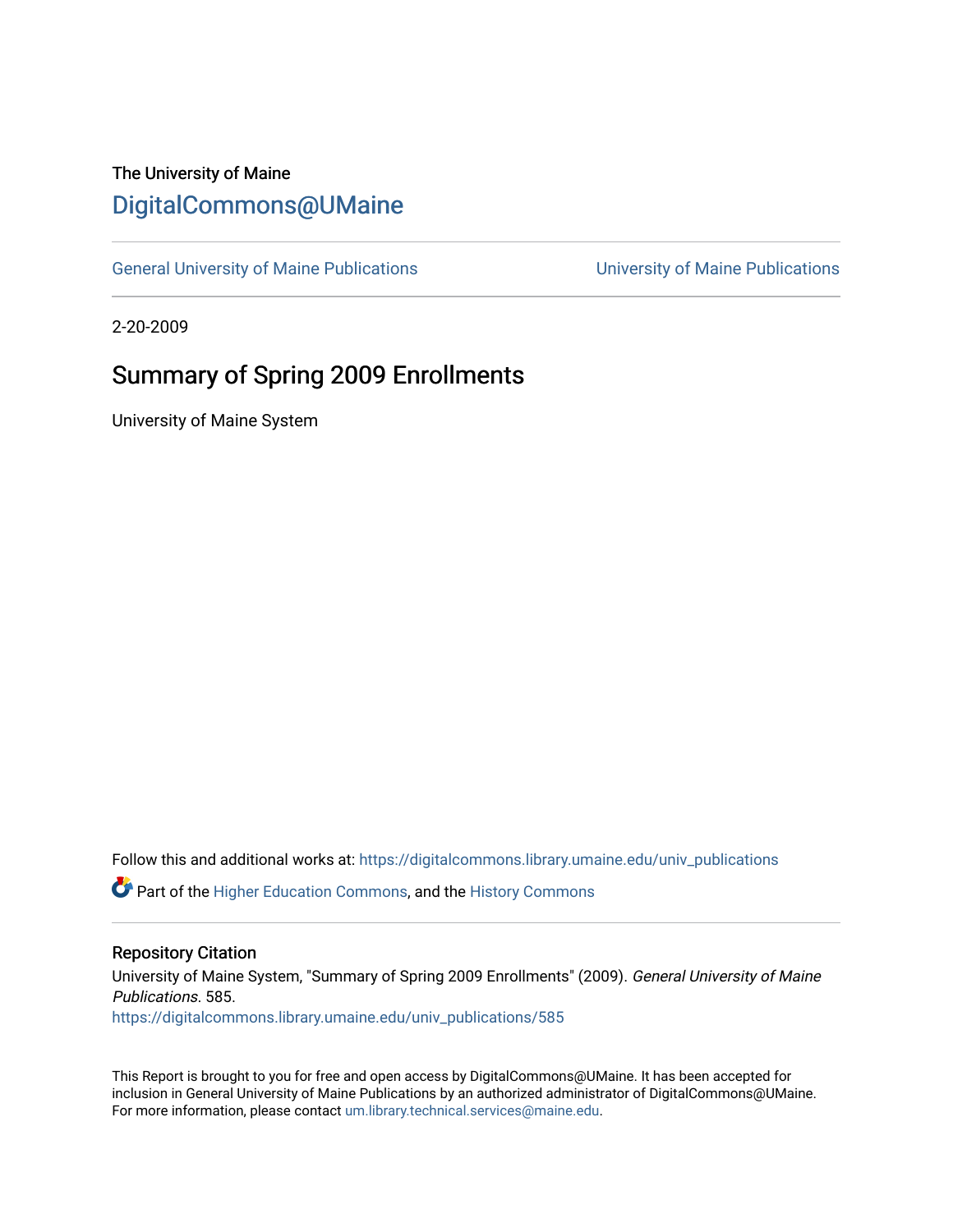# **SUMMARY OF SPRING 2009 ENROLLMENTS**

**February 20, 2009**

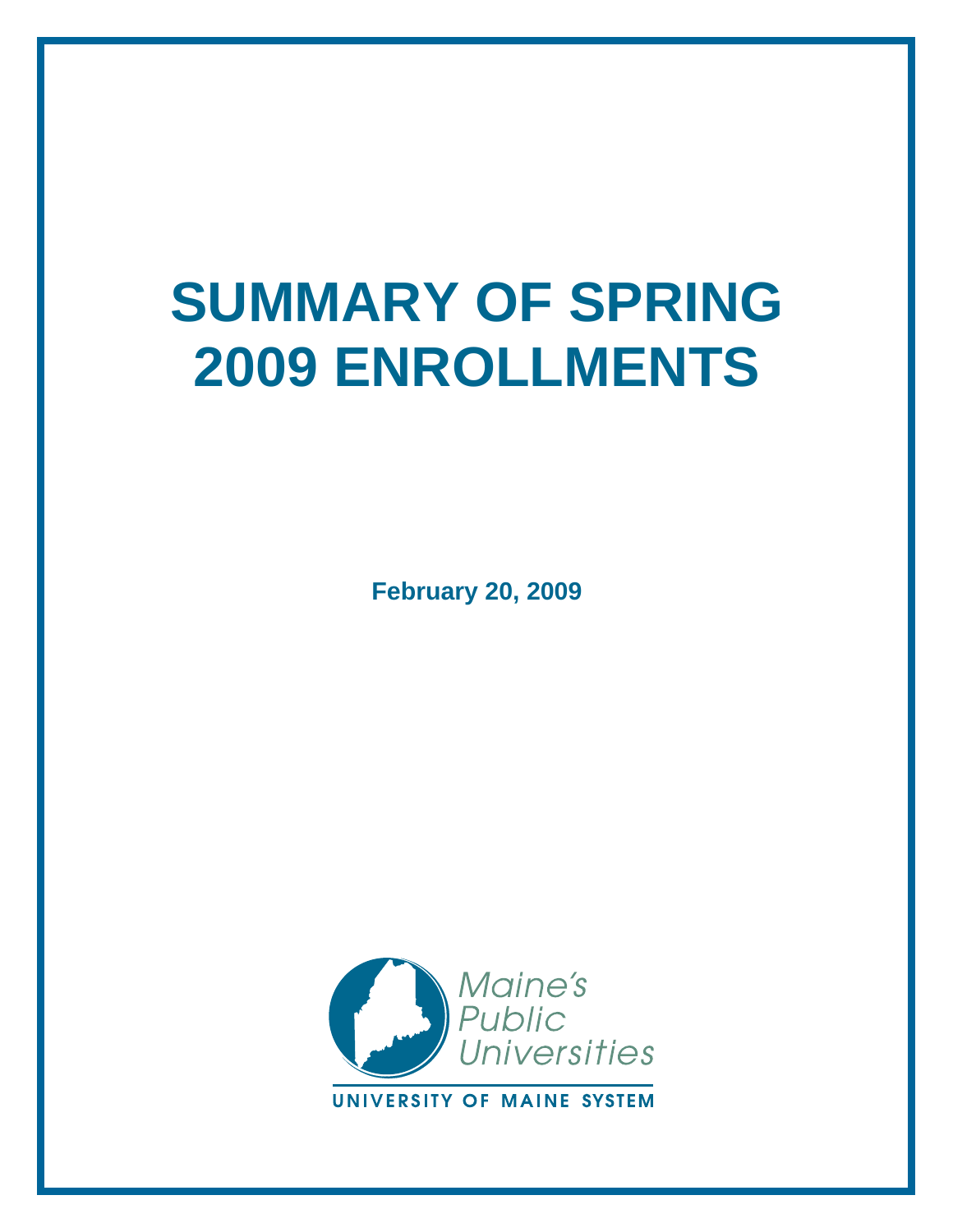#### **INTRODUCTION**

 **This report provides summary information regarding University enrollments. The tables and graphs show enrollments for the past 11 years, i.e., 1999-2009.** 

#### **TABLE OF CONTENTS**

|                                         | <b>PAGE</b> |
|-----------------------------------------|-------------|
| Highlights                              | 1           |
| <b>By Headcount</b>                     | $2 - 4$     |
| <b>By FTE (Full-time Equivalent)</b>    | $5 - 7$     |
| <b>By Change in Semester Enrollment</b> | $8 - 9$     |
| <b>By Residence</b>                     | $10 - 11$   |
| <b>By Gender</b>                        | $12 - 13$   |
| <b>Full-Time/Part-Time</b>              | $14 - 15$   |
| <b>By Degree Level</b>                  | 16          |
| <b>By Degree Level by University</b>    | 17          |
| <b>First-time First-year</b>            | 18          |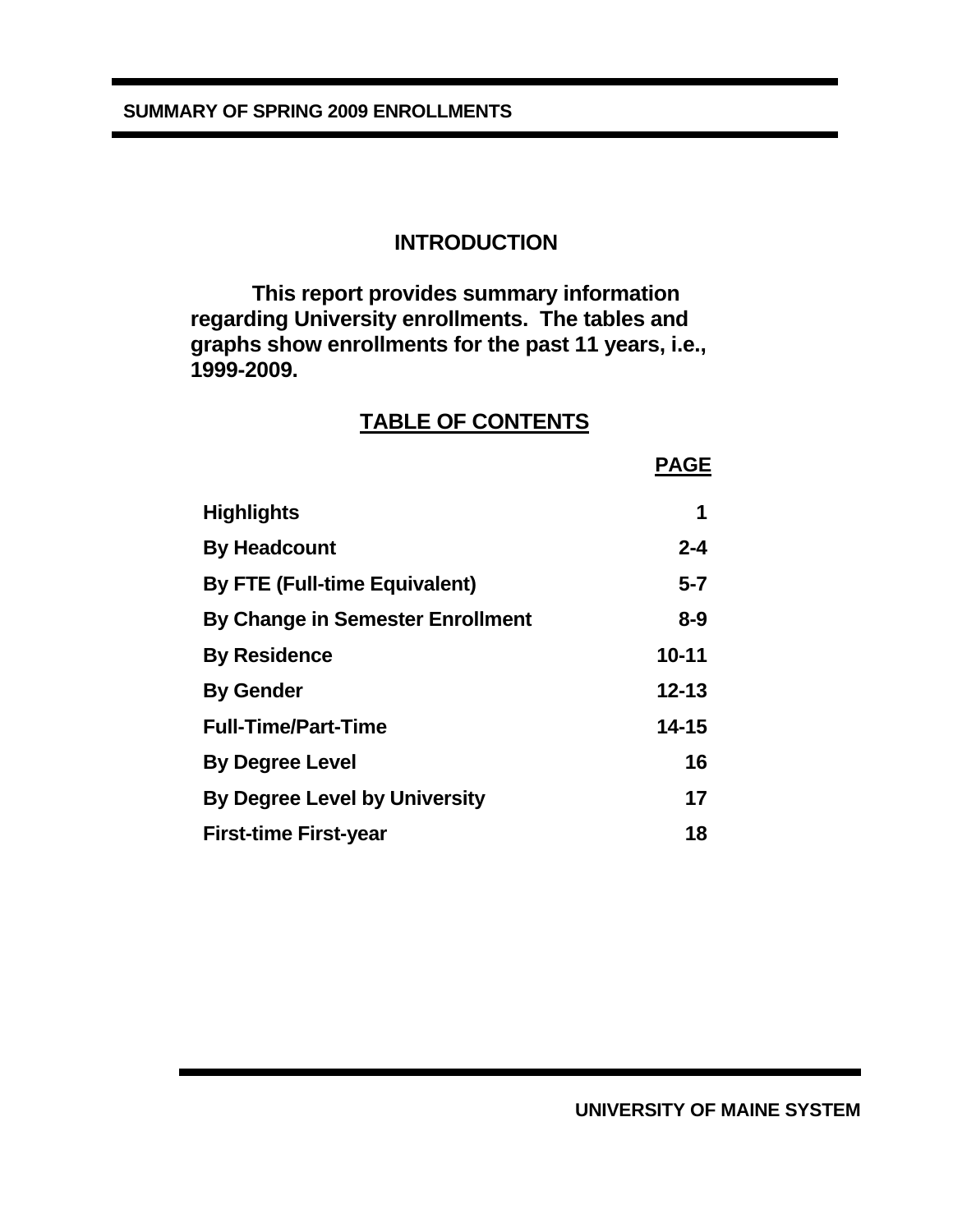#### **SUMMARY OF SPRING 2009 ENROLLMENTS 1**

#### **HIGHLIGHTS**

- • **Headcount enrollment for Spring 2009 is 30,531 students, a decrease of 3.2% (994 students) from Spring 2008. Compared to last spring, the number of full-time students is down by 45 and the number of part-time students is down by 949. There are 18,353 women, down by 5.3% (-1,025 students), who make up 60% of the student body and 12,178 men, up by 0.3% (31 students) which account for the other 40%.**
- **Spring FTE enrollment continues to remain over 22,000, with FTE enrollment at 22,165, a 1% decrease (-225 FTE students) over last springs. For this academic year, spring FTE enrollment was 94% of fall FTE enrollment.**
- • **Students who are Maine residents number 26,630, 88% of total enrollment. In-state enrollment decreased by 1,092 (-3.9%) students and out-of-state enrollment increased by 98 students (2.6%).**
- • **First-time, first-year students increased by 60 students from Spring 2008, an increase of 18.3%.**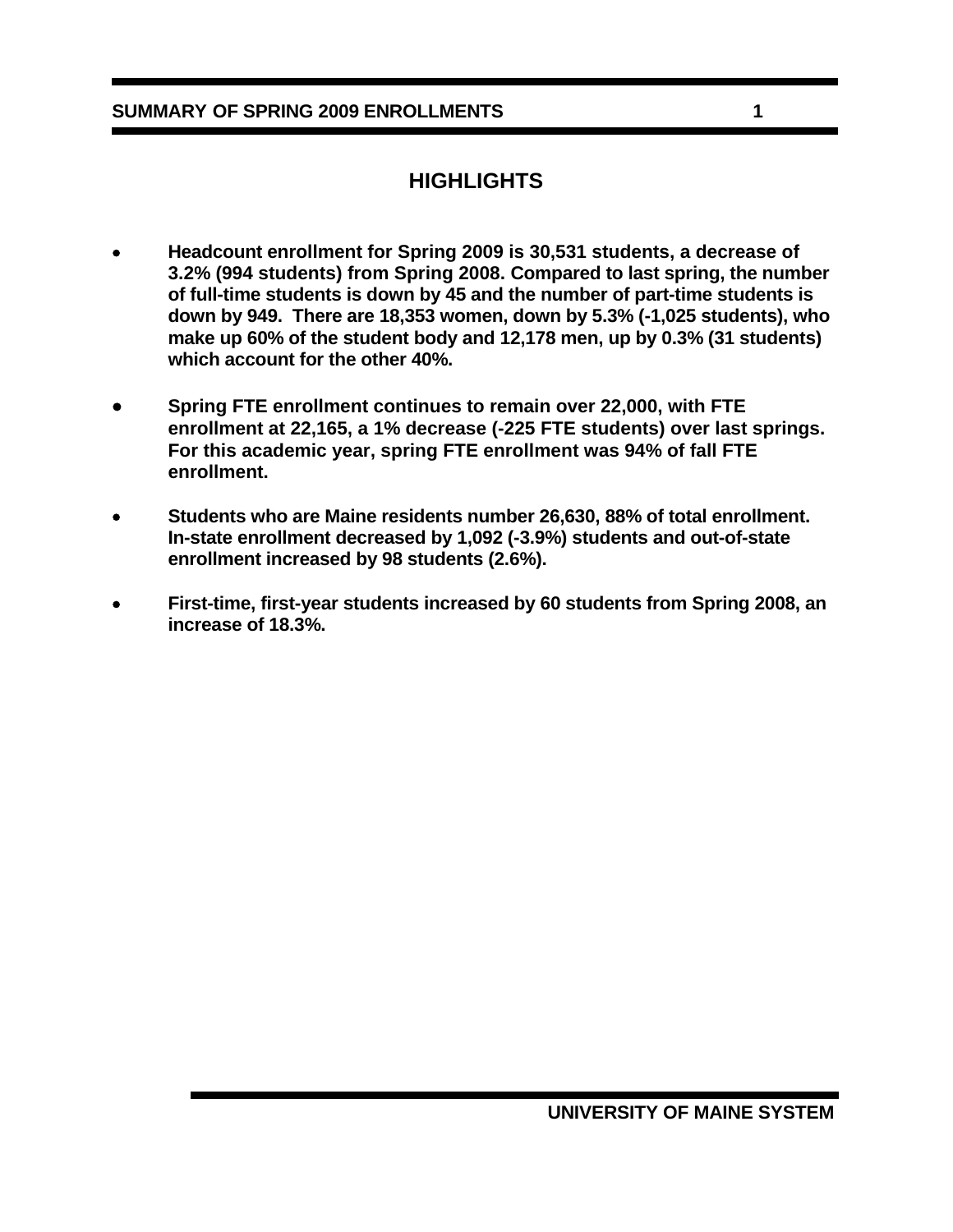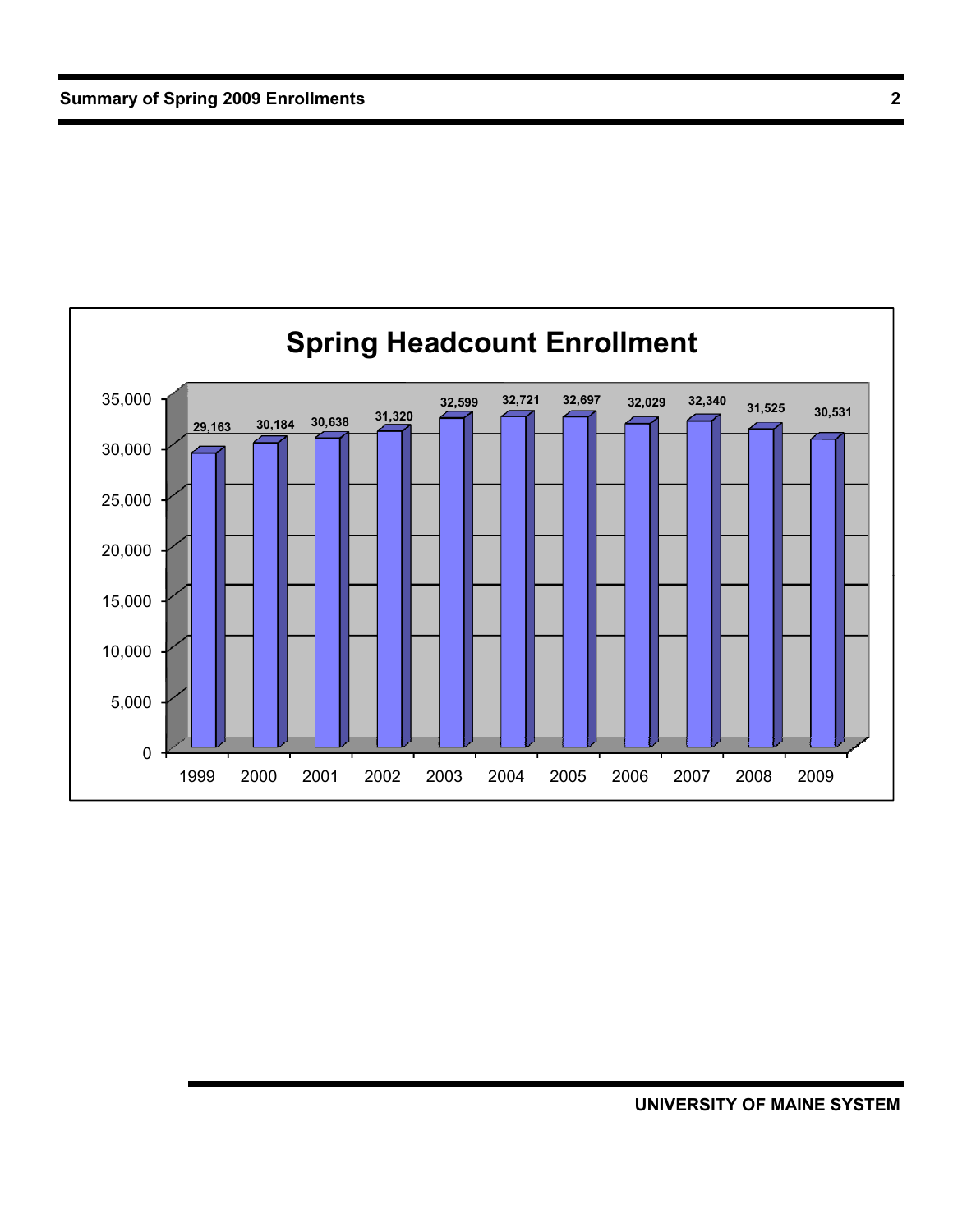|              | 2005   | 2006   | 2007   | 2008   | 2009   | <b>CHANGE FROM</b><br>2008 TO 2009 |        |
|--------------|--------|--------|--------|--------|--------|------------------------------------|--------|
|              |        |        |        |        |        | #                                  | $\%$   |
| UM           | 10,773 | 10,795 | 11,003 | 11,199 | 11,114 | (85)                               | (0.8)  |
| <b>UMA</b>   | 5,632  | 5,193  | 5,203  | 4,865  | 4,755  | (110)                              | (2.3)  |
| <b>UMF</b>   | 2,207  | 2,346  | 2,286  | 2,159  | 2,119  | (40)                               | (1.9)  |
| <b>UMFK</b>  | 1,082  | 1,144  | 1,296  | 1,223  | 1,052  | (171)                              | (14.0) |
| <b>UMM</b>   | 1,234  | 1,111  | 1,286  | 1,170  | 1,050  | (120)                              | (10.3) |
| <b>UMPI</b>  | 1,486  | 1,495  | 1,415  | 1,377  | 1,296  | (81)                               | (5.9)  |
| <b>USM</b>   | 10,283 | 9,945  | 9,851  | 9,532  | 9,145  | (387)                              | (4.1)  |
| <b>TOTAL</b> | 32,697 | 32,029 | 32,340 | 31,525 | 30,531 | (994)                              | (3.2)  |

#### **SPRING HEADCOUNT ENROLLMENT (2005- 2009)**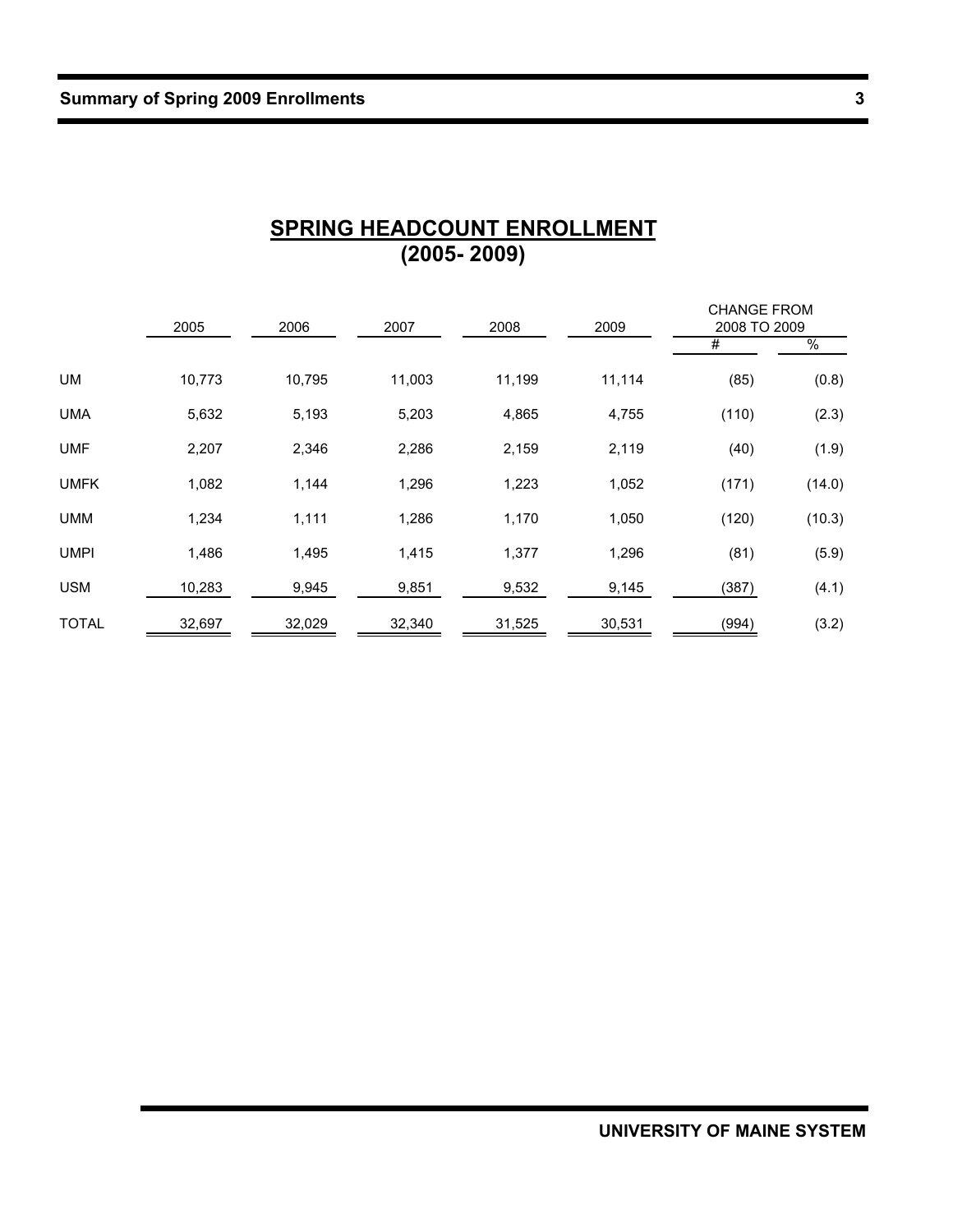|              | 1999   | 2000   | 2001   | 2002   | 2003   | 2004   |
|--------------|--------|--------|--------|--------|--------|--------|
| <b>UM</b>    | 9,036  | 9,479  | 9,863  | 10,274 | 10,906 | 10,875 |
| <b>UMA</b>   | 5,281  | 5,468  | 5,434  | 5,544  | 5,662  | 5,655  |
| <b>UMF</b>   | 2,364  | 2,347  | 2,283  | 2,256  | 2,273  | 2,272  |
| <b>UMFK</b>  | 712    | 833    | 814    | 698    | 756    | 942    |
| <b>UMM</b>   | 874    | 908    | 880    | 960    | 1,137  | 1,234  |
| <b>UMPI</b>  | 1,256  | 1,367  | 1,287  | 1,278  | 1,397  | 1,427  |
| <b>USM</b>   | 9,640  | 9,782  | 10,077 | 10,310 | 10,468 | 10,316 |
| <b>TOTAL</b> | 29,163 | 30,184 | 30,638 | 31,320 | 32,599 | 32,721 |

#### **SPRING HEADCOUNT ENROLLMENT (1999 - 2004)**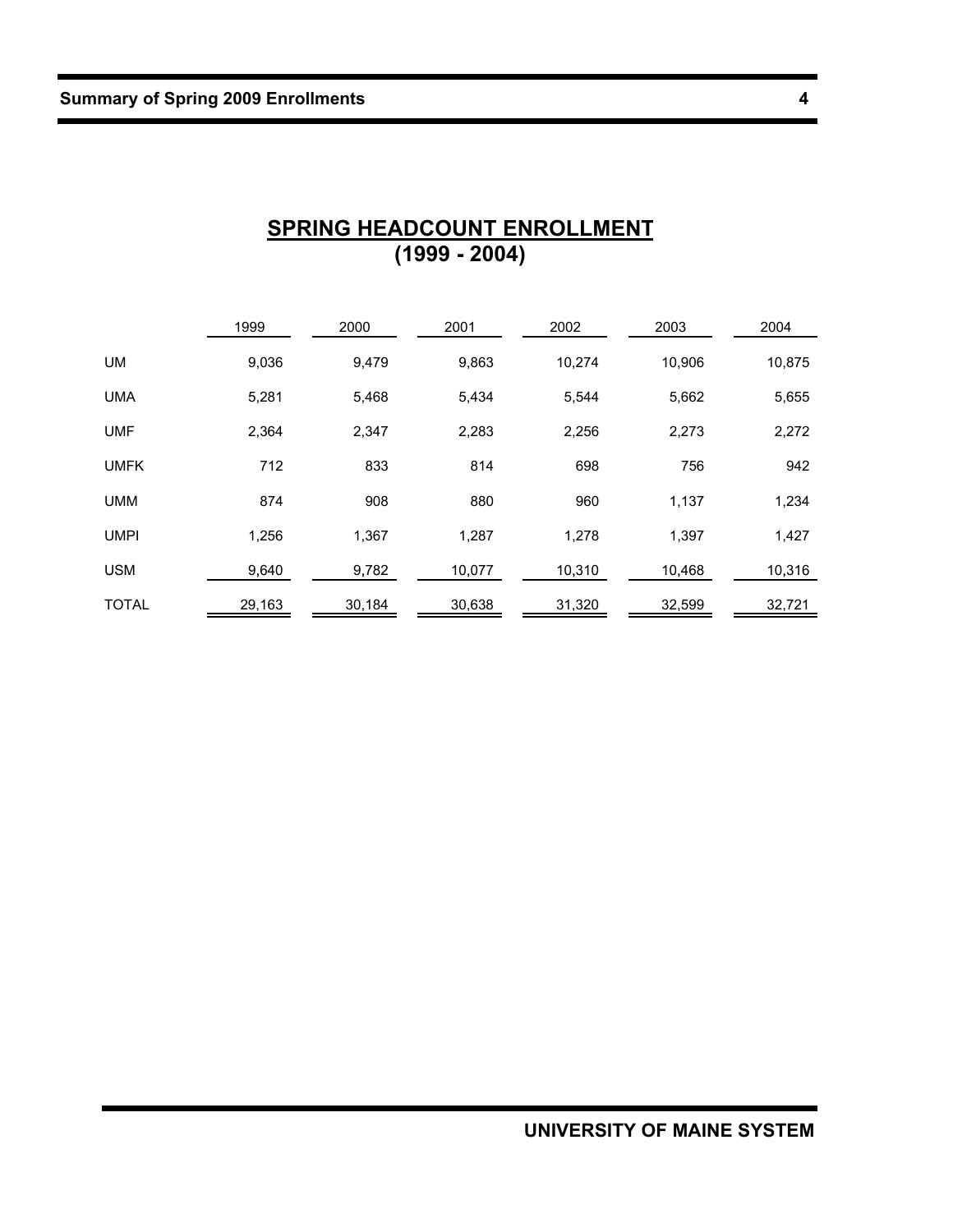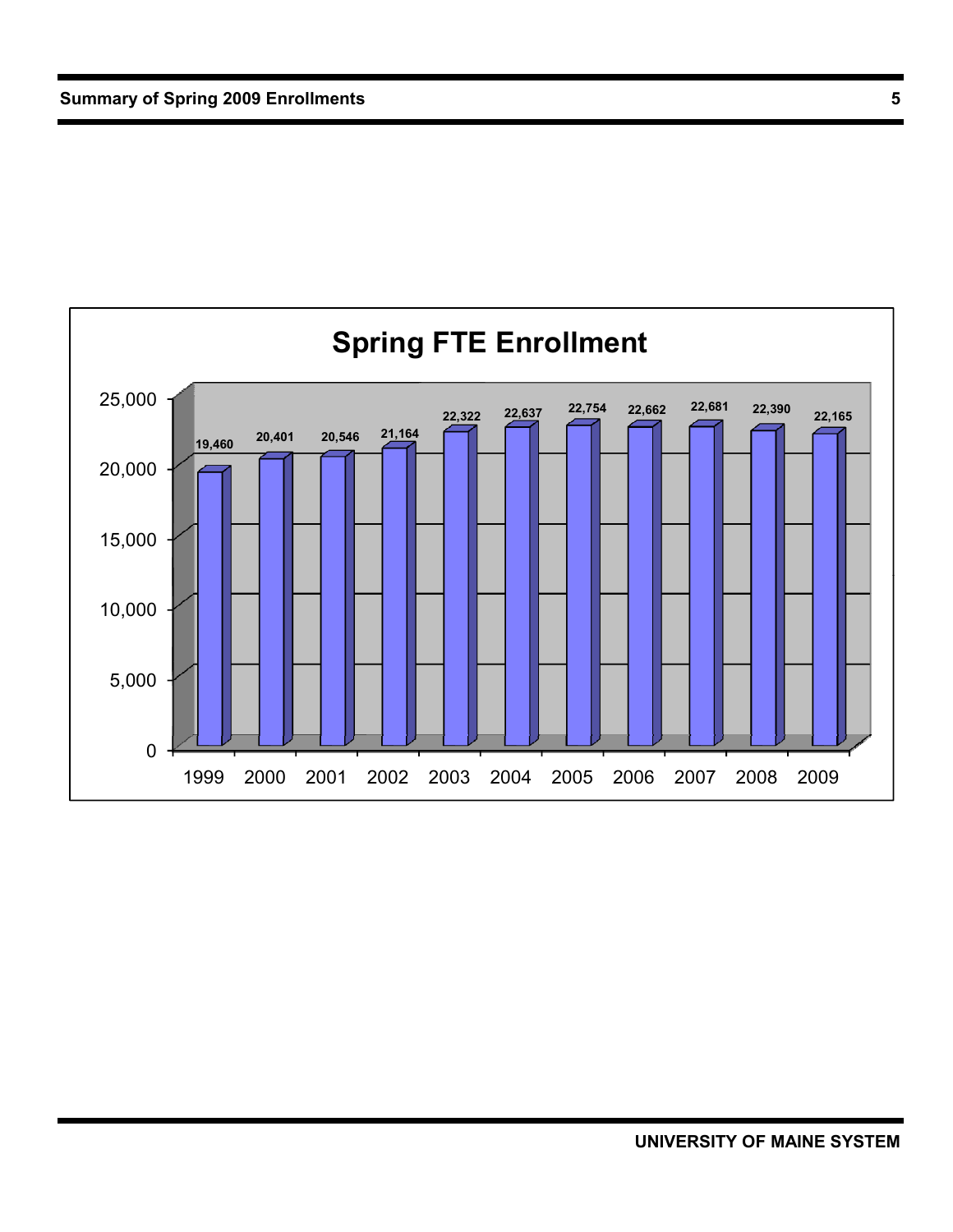|              | 2005   | 2006   | 2007** | 2008** | 2009** | <b>CHANGE FROM</b><br>2008 TO 2009 |        |
|--------------|--------|--------|--------|--------|--------|------------------------------------|--------|
|              |        |        |        |        |        | #                                  | $\%$   |
| UM           | 8,544  | 8,672  | 8,819  | 8,983  | 9,066  | 83                                 | 0.9    |
| <b>UMA</b>   | 2,811  | 2,610  | 2,623  | 2,493  | 2,513  | 20                                 | 0.8    |
| <b>UMF</b>   | 1,937  | 2,027  | 1,936  | 1,846  | 1,834  | (12)                               | (0.7)  |
| <b>UMFK</b>  | 830    | 815    | 847    | 821    | 671    | (150)                              | (18.3) |
| <b>UMM</b>   | 664    | 607    | 629    | 594    | 576    | (18)                               | (3.0)  |
| <b>UMPI</b>  | 1,159  | 1,146  | 1,094  | 1,019  | 956    | (63)                               | (6.2)  |
| <b>USM</b>   | 6,810  | 6,785  | 6,734  | 6,634  | 6,549  | (85)                               | (1.3)  |
| <b>TOTAL</b> | 22,754 | 22,662 | 22,681 | 22,390 | 22,165 | (225)                              | (1.0)  |

### **SPRING FTE ENROLLMENT\* (2005 - 2009)**

\* The formula for calculating FTE (for all campuses except UMF beginning Spring 2007) is as follows:

Undergraduate Credit Hours/15 + Professional (Law) Credit Hours/15 + Graduate Credit Hours/9 = FTE

\*\*UMF: Undergraduate Credit Hours/16 + Graduate Credit Hours/9 = FTE

Totals may not add to detail due to rounding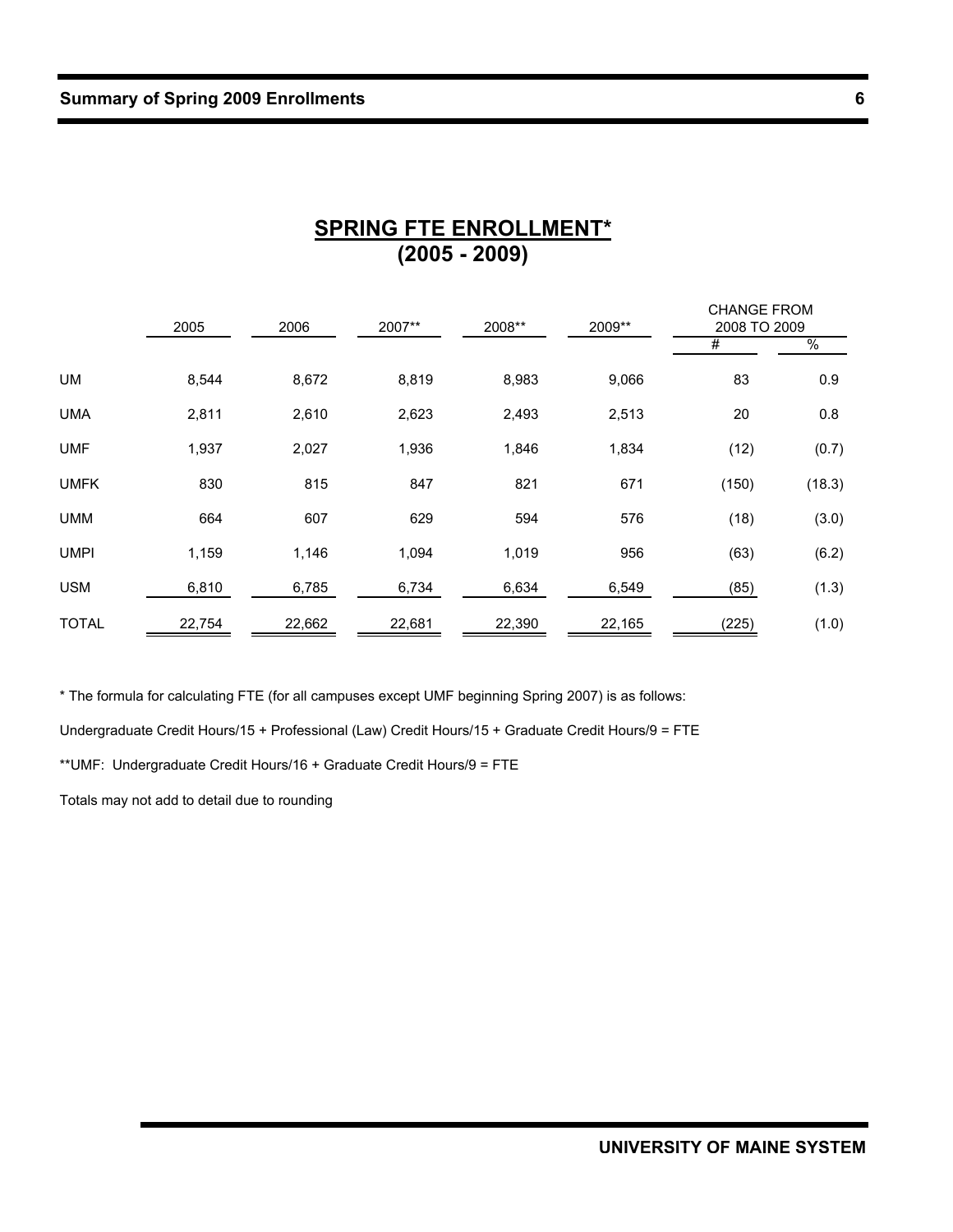|              | 1999   | 2000   | 2001   | 2002   | 2003   | 2004   |
|--------------|--------|--------|--------|--------|--------|--------|
| UM           | 6,995  | 7,378  | 7,648  | 8,035  | 8,517  | 8,532  |
| <b>UMA</b>   | 2,478  | 2,664  | 2,577  | 2,622  | 2,755  | 2,795  |
| <b>UMF</b>   | 1,994  | 2,014  | 1,968  | 1,977  | 1,952  | 1,986  |
| <b>UMFK</b>  | 538    | 686    | 626    | 560    | 625    | 750    |
| <b>UMM</b>   | 607    | 584    | 571    | 636    | 690    | 719    |
| <b>UMPI</b>  | 963    | 1,038  | 1,000  | 941    | 1,050  | 1,094  |
| <b>USM</b>   | 5,886  | 6,036  | 6,157  | 6,394  | 6,733  | 6,761  |
| <b>TOTAL</b> | 19,460 | 20,401 | 20,546 | 21,164 | 22,322 | 22,637 |

#### **SPRING FTE ENROLLMENT\* (1999 - 2004)**

\* The formula for calculating FTE (for all campuses except UMF beginning Spring 2007) is as follows:

Undergraduate Credit Hours/15 + Professional (Law) Credit Hours/15 + Graduate Credit Hours/9 = FTE

Totals may not add to detail due to rounding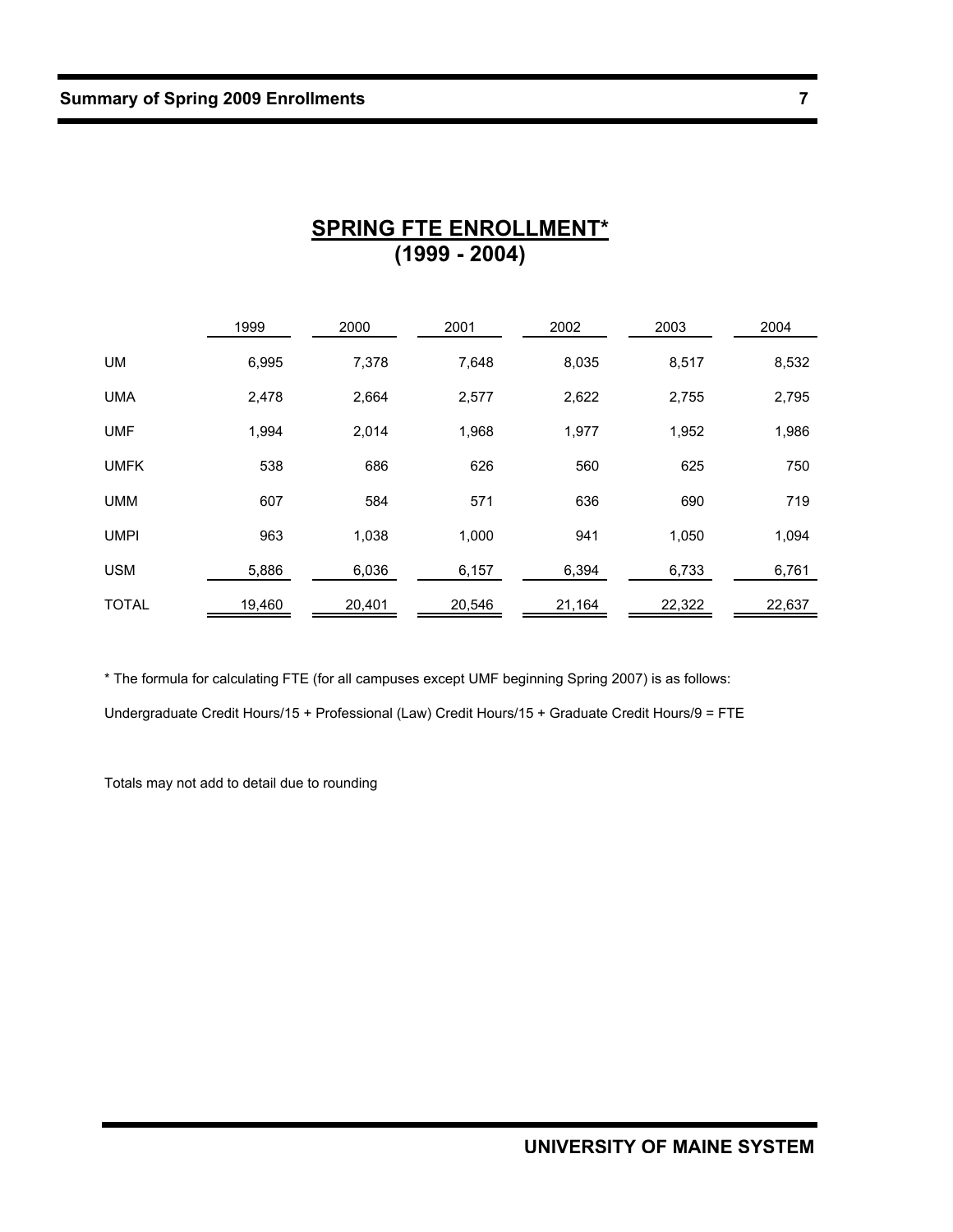

#### **CHANGE IN SEMESTER FTE ENROLLMENT 1999 - 2009**

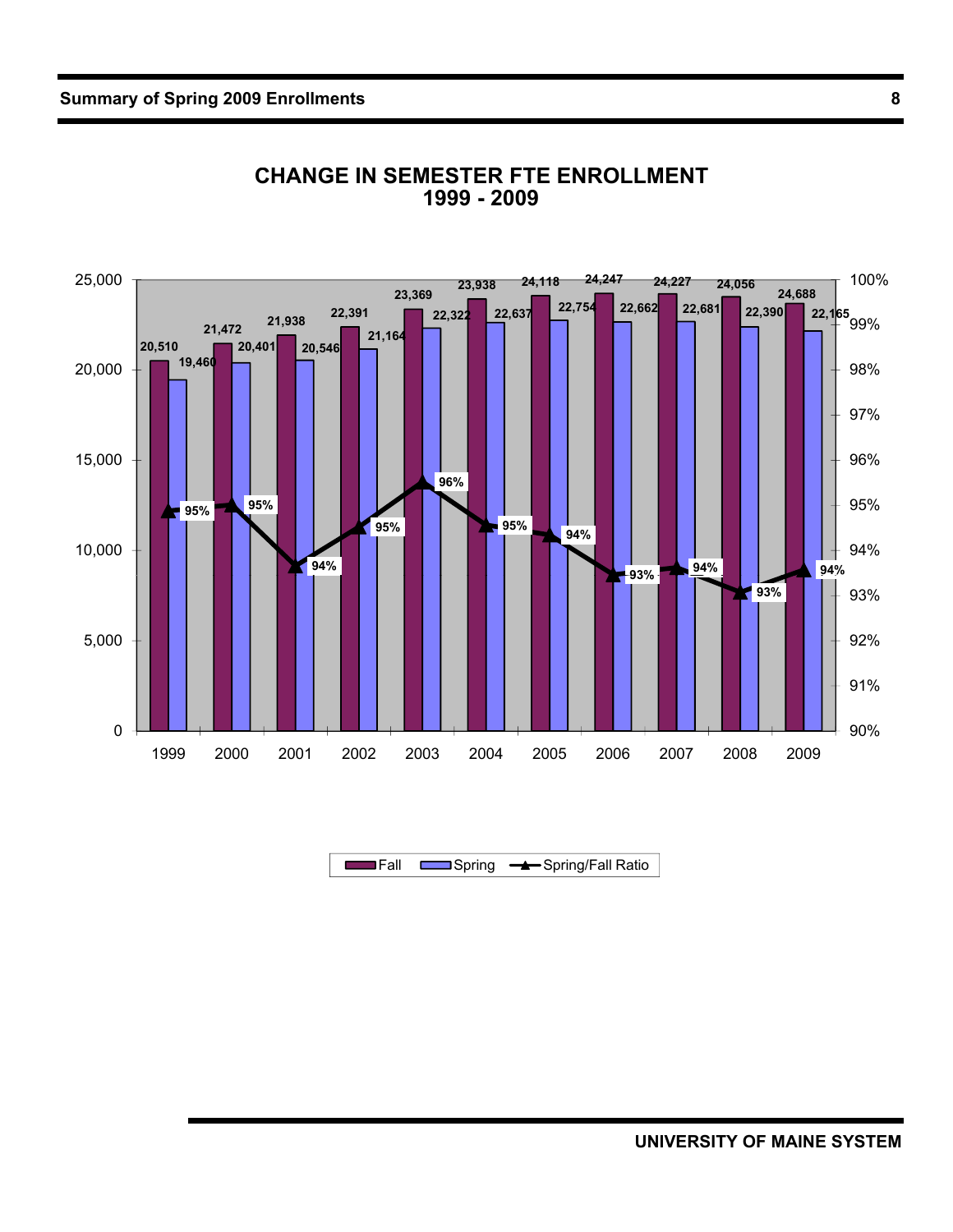|                                           |                  | <b>FALL-TO-SPRING FTE ENROLLMENT*</b> |                  |                  |                  |                  |                  |                  |                  |                  |                  |
|-------------------------------------------|------------------|---------------------------------------|------------------|------------------|------------------|------------------|------------------|------------------|------------------|------------------|------------------|
|                                           |                  |                                       |                  |                  | $(1999 - 2009)$  |                  |                  |                  |                  |                  |                  |
|                                           | 1999             | 2000                                  | 2001             | 2002             | 2003             | 2004             | 2005             | 2006             | 2007             | 2008             | 2009             |
| <u>UM</u><br>Fall<br><b>Spring</b>        | 7,356<br>6,995   | 7,719<br>7,378                        | 7,980<br>7,648   | 8,335<br>8,035   | 8,665<br>8,517   | 8,923<br>8,532   | 9,054<br>8,544   | 9,204<br>8,672   | 9,401<br>8,819   | 9,548<br>8,983   | 9,620<br>9,066   |
| <b>Difference</b>                         | 361              | 341                                   | 332              | 300              | 148              | 391              | 511              | 532              | 582              | 565              | 554              |
| Ratio                                     | 95.1%            | 95.6%                                 | 95.8%            | 96.4%            | 98.3%            | 95.6%            | 94.4%            | 94.2%            | 93.8%            | 94.1%            | 94.2%            |
| <b>UMA</b><br>Fall<br><b>Spring</b>       | 2,419<br>2,478   | 2,736<br>2,664                        | 2,706<br>2,577   | 2,690<br>2,622   | 2,769<br>2,755   | 2,936<br>2,795   | 2,806<br>2,811   | 2,759<br>2,610   | 2,689<br>2,623   | 2,637<br>2,493   | 2,639<br>2,513   |
| <b>Difference</b>                         | (59)             | 72                                    | 129              | 68               | 14               | 141              | (5)              | 149              | 66               | 144              | 126              |
| Ratio                                     | 102.4%           | 97.4%                                 | 95.2%            | 97.5%            | 99.5%            | 95.2%            | 100.2%           | 94.6%            | 97.5%            | 94.5%            | 95.2%            |
| UMF <sup>T</sup><br>Fall<br><b>Spring</b> | 2,084<br>1,994   | 2,105<br>2,014                        | 2,123<br>1,968   | 2,117<br>1,977   | 2,093<br>1,952   | 2,116<br>1,986   | 2,087<br>1,937   | 2,149<br>2,027   | 2,126<br>2,066   | 2,002<br>1,846   | 1,964<br>1,834   |
| <b>Difference</b>                         | 90               | 91                                    | 155              | 140              | 141              | 130              | 150              | 122              | 60               | 156              | 130              |
| Ratio                                     | 95.7%            | 95.7%                                 | 92.7%            | 93.4%            | 93.3%            | 93.8%            | 92.8%            | 94.3%            | 97.2%            | 92.2%            | 93.4%            |
| <b>UMFK</b><br>Fall<br><b>Spring</b>      | 589<br>538       | 729<br>686                            | 731<br>626       | 694<br>560       | 708<br>625       | 779<br>750       | 907<br>830       | 919<br>815       | 954<br>847       | 910<br>821       | 753<br>671       |
| <b>Difference</b>                         | 52               | 43                                    | 105              | 134              | 84               | 29               | 77               | 104              | 107              | 89               | 82               |
| Ratio                                     | 91.3%            | 94.2%                                 | 85.7%            | 80.6%            | 88.2%            | 96.3%            | 91.5%            | 88.7%            | 88.8%            | 90.2%            | 89.1%            |
| <b>UMM</b><br>Fall<br><b>Spring</b>       | 640<br>607       | 606<br>584                            | 605<br>571       | 653<br>636       | 680<br>690       | 754<br>719       | 666<br>664       | 626<br>607       | 617<br>629       | 581<br>594       | 575<br>576       |
| <b>Difference</b>                         | 34               | 22                                    | 35               | 17               | (10)             | 36               | 3                | 19               | (12)             | (13)             | (1)              |
| Ratio                                     | 94.8%            | 96.4%                                 | 94.3%            | 97.4%            | 101.5%           | 95.3%            | 99.6%            | 97.0%            | 101.9%           | 102.2%           | 100.2%           |
| <b>UMPI</b><br>Fall<br><b>Spring</b>      | 1,036<br>963     | 1,081<br>1,038                        | 1,135<br>1,000   | 1,058<br>941     | 1,158<br>1,050   | 1,207<br>1,094   | 1,293<br>1,159   | 1,242<br>1,146   | 1,260<br>1,094   | 1,221<br>1,019   | 1,103<br>956     |
| <b>Difference</b>                         | 73               | 44                                    | 135              | 118              | 109              | 113              | 135              | 96               | 167              | 202              | 147              |
| Ratio                                     | 92.9%            | 96.0%                                 | 88.1%            | 88.9%            | 90.6%            | 90.6%            | 89.6%            | 92.3%            | 86.8%            | 83.5%            | 86.7%            |
| <b>USM</b><br>Fall<br><b>Spring</b>       | 6,386<br>5,886   | 6,496<br>6,036                        | 6,658<br>6,157   | 6,844<br>6,394   | 7,296<br>6,733   | 7,223<br>6,761   | 7,305<br>6,810   | 7,348<br>6,785   | 7,180<br>6,734   | 7,157<br>6,634   | 7,035<br>6,549   |
| <b>Difference</b>                         | 500              | 460                                   | 501              | 450              | 563              | 462              | 495              | 563              | 446              | 523              | 486              |
| Ratio                                     | 92.2%            | 92.9%                                 | 92.5%            | 93.4%            | 92.3%            | 93.6%            | 93.2%            | 92.3%            | 93.8%            | 92.7%            | 93.1%            |
| <u>TOTAL</u><br>Fall<br><b>Spring</b>     | 20,510<br>19,460 | 21,472<br>20,401                      | 21,938<br>20,546 | 22,391<br>21,164 | 23,369<br>22,322 | 23,938<br>22,637 | 24,118<br>22,754 | 24,247<br>22,662 | 24,227<br>22,681 | 24,056<br>22,390 | 23,689<br>22,165 |
| <b>Difference</b>                         | 1,050            | 1,071                                 | 1,392            | 1,227            | 1,047            | 1,302            | 1,364            | 1,585            | 1,545            | 1,666            | 1,524            |
| Ratio                                     | 94.9%            | 95.0%                                 | 93.7%            | 94.5%            | 95.5%            | 94.6%            | 94.3%            | 93.5%            | 93.6%            | 93.1%            | 93.6%            |

\* The formula for calculating FTE (for all campuses except UMF beginning AY07) is as follows:

Undergraduate Credit Hours/15 + Professional (Law) Credit Hours/15 + Graduate Credit Hours/9 = FTE

<sup>T</sup>UMF: Undergraduate Credit Hours/16 + Graduate Credit Hours/9 = FTE

Totals may not add to detail due to rounding

\*\*Years 1999-2009 are academic years, i.e. Fall 2005 is in academic year 2006.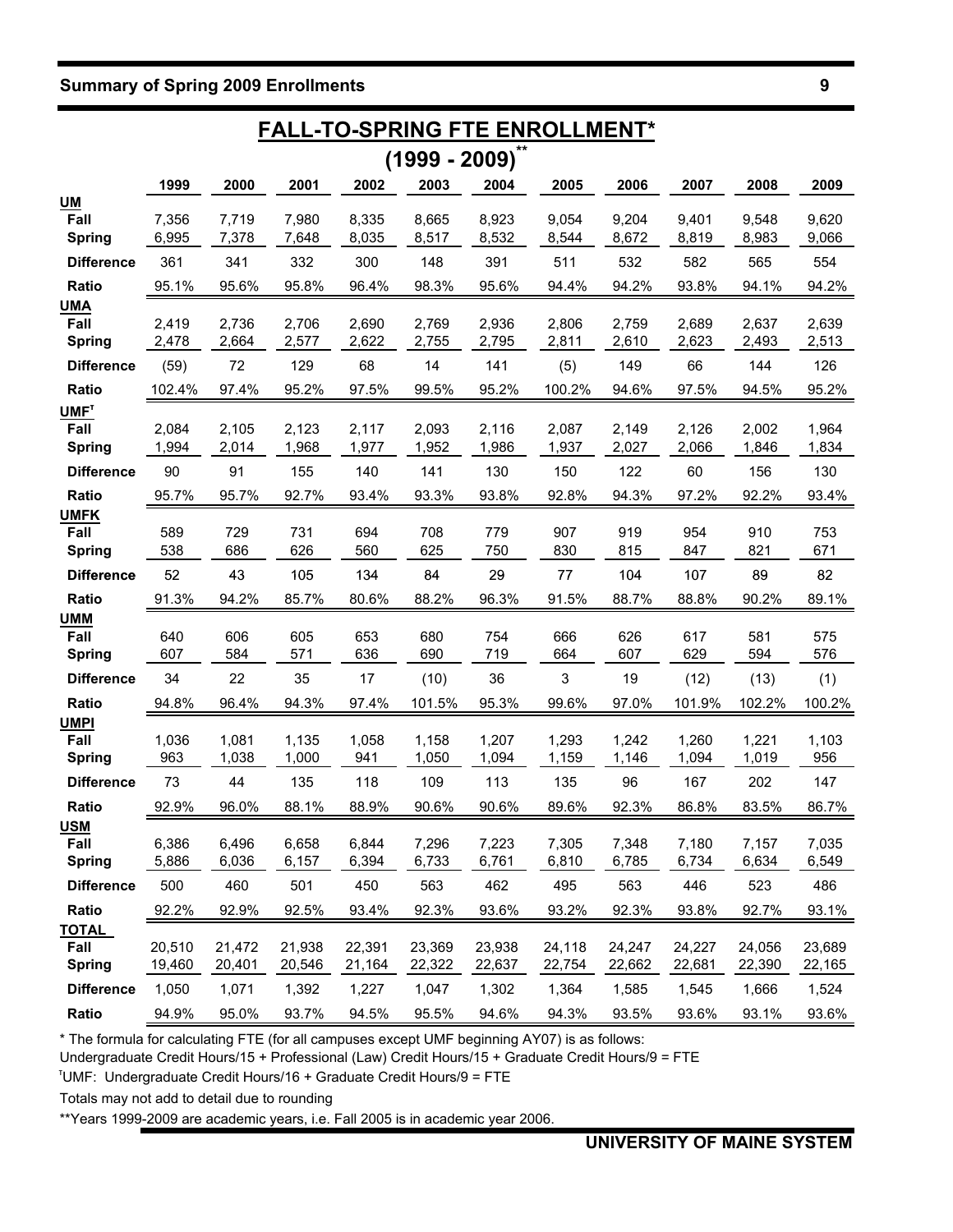### **SPRING HEADCOUNT ENROLLMENT BY RESIDENCE, BY UNIVERSITY (1999-2009)**

|              |                    |                    |        |                      |               |        |               |        |        |        |                              | <b>CHANGE FROM</b> |        |
|--------------|--------------------|--------------------|--------|----------------------|---------------|--------|---------------|--------|--------|--------|------------------------------|--------------------|--------|
|              | 1999               | 2000               | 2001   | 2002                 | 2003          | 2004   | 2005          | 2006   | 2007   | 2008   | 2009                         | 2008 TO 2009       |        |
|              |                    |                    |        |                      |               |        |               |        |        |        |                              | #                  | $\%$   |
| <u>UM</u>    |                    |                    |        |                      |               |        |               |        |        |        |                              |                    |        |
| In-State     | 7,463              | 7,898              | 8,252  | 8,682                | 9,223         | 9,152  | 9,147         | 9,135  | 9,244  | 9,428  | 9,186                        | (242)              | (2.6)  |
| Out-of-State | 1,573              | 1,581              | 1,611  | 1,592                | 1,683         | 1,723  | 1,626         | 1,660  | 1,759  | 1,771  | 1,928                        | 157                | 8.9    |
| Total        | 9,036              | 9,479              | 9,863  | 10,274               | 10,906        | 10,875 | 10,773        | 10,795 | 11,003 | 11,199 | 11,114                       | (85)               | (0.8)  |
| <u>UMA</u>   |                    |                    |        |                      |               |        |               |        |        |        |                              |                    |        |
| In-State     | 5,246              | 5,437              | 5,324  | 5,432                | 5,537         | 5,490  | 5,464         | 5,045  | 5,061  | 4,736  | 4,611                        | (125)              | (2.6)  |
| Out-of-State | 35                 | 31                 | 110    | 112                  | 125           | 165    | 168           | 148    | 142    | 129    | 144                          | 15                 | 11.6   |
| Total        | 5,281              | 5,468              | 5,434  | 5,544                | 5,662         | 5,655  | 5,632         | 5,193  | 5,203  | 4,865  | 4,755                        | (110)              | (2.3)  |
| <b>UMF</b>   |                    |                    |        |                      |               |        |               |        |        |        |                              |                    |        |
| In-State     | 2,027              | 1,980              | 1,901  | 1,853                | 1,879         | 1,875  | 1,841         | 1,962  | 1,895  | 1,811  | 1,763                        | (48)               | (2.7)  |
| Out-of-State | 337                | 367                | 382    | 403                  | 394           | 397    | 366           | 384    | 391    | 348    | 356                          | 8                  | 2.3    |
| Total        | $\overline{2,}364$ | $\overline{2,}347$ | 2,283  | 2,256                | 2,273         | 2,272  | 2,207         | 2,346  | 2,286  | 2,159  | $\overline{2,119}$           | (40)               | (1.9)  |
| <b>UMFK</b>  |                    |                    |        |                      |               |        |               |        |        |        |                              |                    |        |
| In-State     | 539                | 575                | 555    | 479                  | 535           | 674    | 777           | 876    | 1,031  | 975    | 887                          | (88)               | (9.0)  |
| Out-of-State | 173                | 258                | 259    | 219                  | 221           | 268    | 305           | 268    | 265    | 248    | 165                          | (83)               | (33.5) |
| Total        | 712                | 833                | 814    | 698                  | 756           | 942    | 1,082         | 1,144  | 1,296  | 1,223  | 1,052                        | (171)              | (14.0) |
| <u>UMM</u>   |                    |                    |        |                      |               |        |               |        |        |        |                              |                    |        |
| In-State     | 720                | 764                | 735    | 755                  | 929           | 1,005  | 1,034         | 939    | 1,140  | 1,016  | 904                          | (112)              | (11.0) |
| Out-of-State | 154                | 144                | 145    | 205                  | 208           | 229    | 200           | 172    | 146    | 154    | 146                          | (8)                | (5.2)  |
| Total        | 874                | 908                | 880    | 960                  | 1,137         | 1,234  | 1,234         | 1,111  | 1,286  | 1,170  | 1,050                        | (120)              | (10.3) |
| <u>UMPI</u>  |                    |                    |        |                      |               |        |               |        |        |        |                              |                    |        |
| In-State     | 1,076              | 1,104              | 1,031  | 1,085                | 1,135         | 1,116  | 1,129         | 1,133  | 1,068  | 1,056  | 1,045                        | (11)               | (1.0)  |
| Out-of-State | 180                | 263                | 256    | 193                  | 262           | 311    | 357           | 362    | 347    | 321    | 251                          | (70)               | (21.8) |
| Total        | 1,256              | 1,367              | 1,287  | 1,278                | 1,397         | 1,427  | 1,486         | 1,495  | 1,415  | 1,377  | 1,296                        | (81)               | (5.9)  |
| USM          |                    |                    |        |                      |               |        |               |        |        |        |                              |                    |        |
| In-State     | 9,014              | 9,104              | 9,360  | 9,551                | 9,685         | 9,440  | 9,409         | 9,071  | 8,985  | 8,700  | 8,234                        | (466)              | (5.4)  |
| Out-of-State | 626                | 678                | 717    | 759                  | 783           | 876    | 874           | 874    | 866    | 832    | 911                          | 79                 | 9.5    |
| Total        | 9.640              | 9.782              |        | 10,077 10,310 10,468 |               | 10,316 | 10,283        | 9.945  | 9,851  | 9,532  | 9.145                        | (387)              | (4.1)  |
| <b>TOTAL</b> |                    |                    |        |                      |               |        |               |        |        |        |                              |                    |        |
| In-State     | 26,085             | 26,862             | 27,158 |                      | 27,837 28,923 |        | 28,752 28,801 | 28,161 |        |        | 28,424 27,722 26,630 (1,092) |                    | (3.9)  |
| Out-of-State | 3,078              | 3,322              | 3,480  | 3,483                | 3,676         | 3,969  | 3,896         | 3,868  | 3,916  | 3,803  | 3,901                        | 98                 | 2.6    |
| Total        | 29.163             | 30,184             | 30,638 | 31,320               | 32,599        | 32,721 | 32,697        | 32,029 | 32,340 | 31,525 | 30,531                       | (994)              | (3.2)  |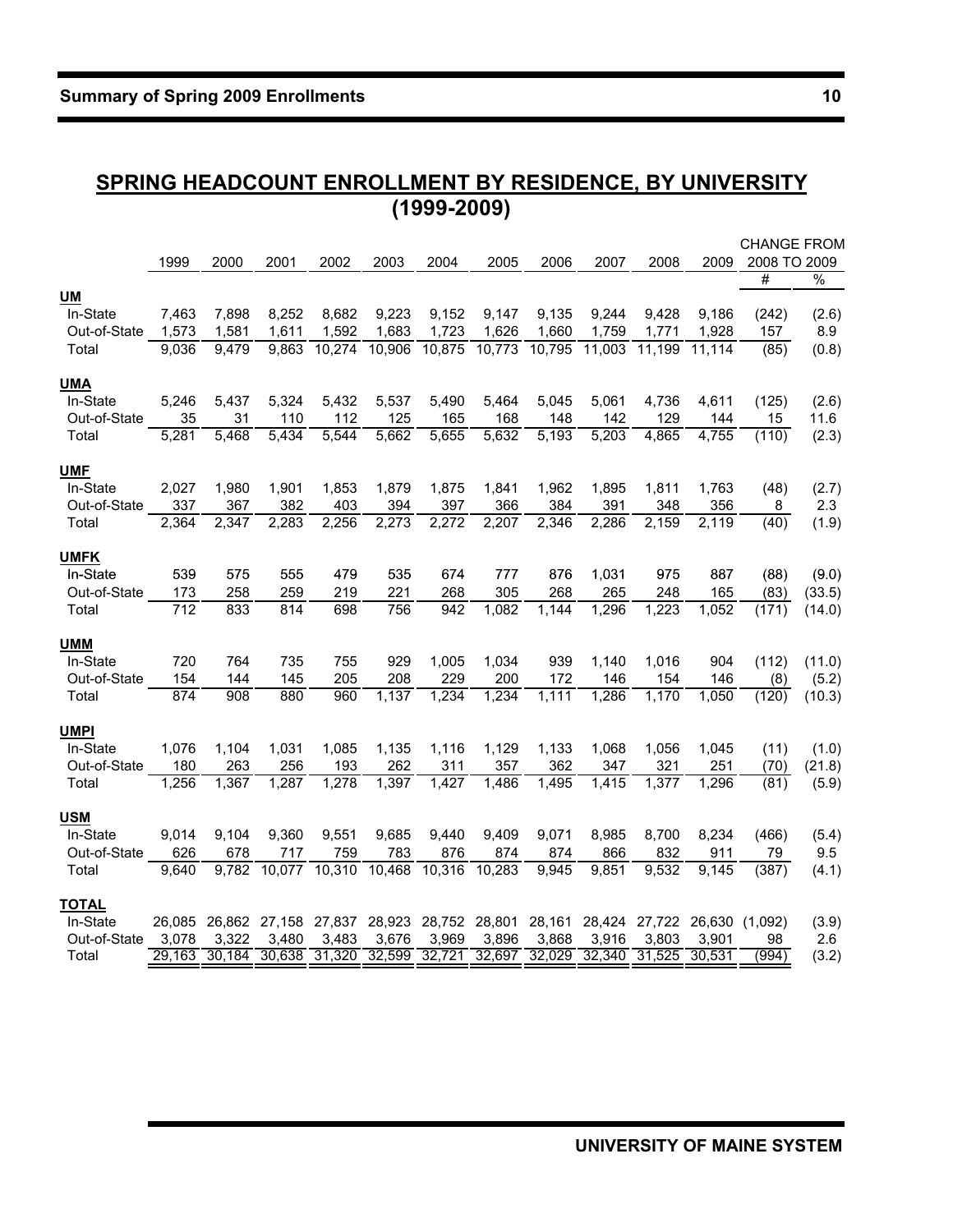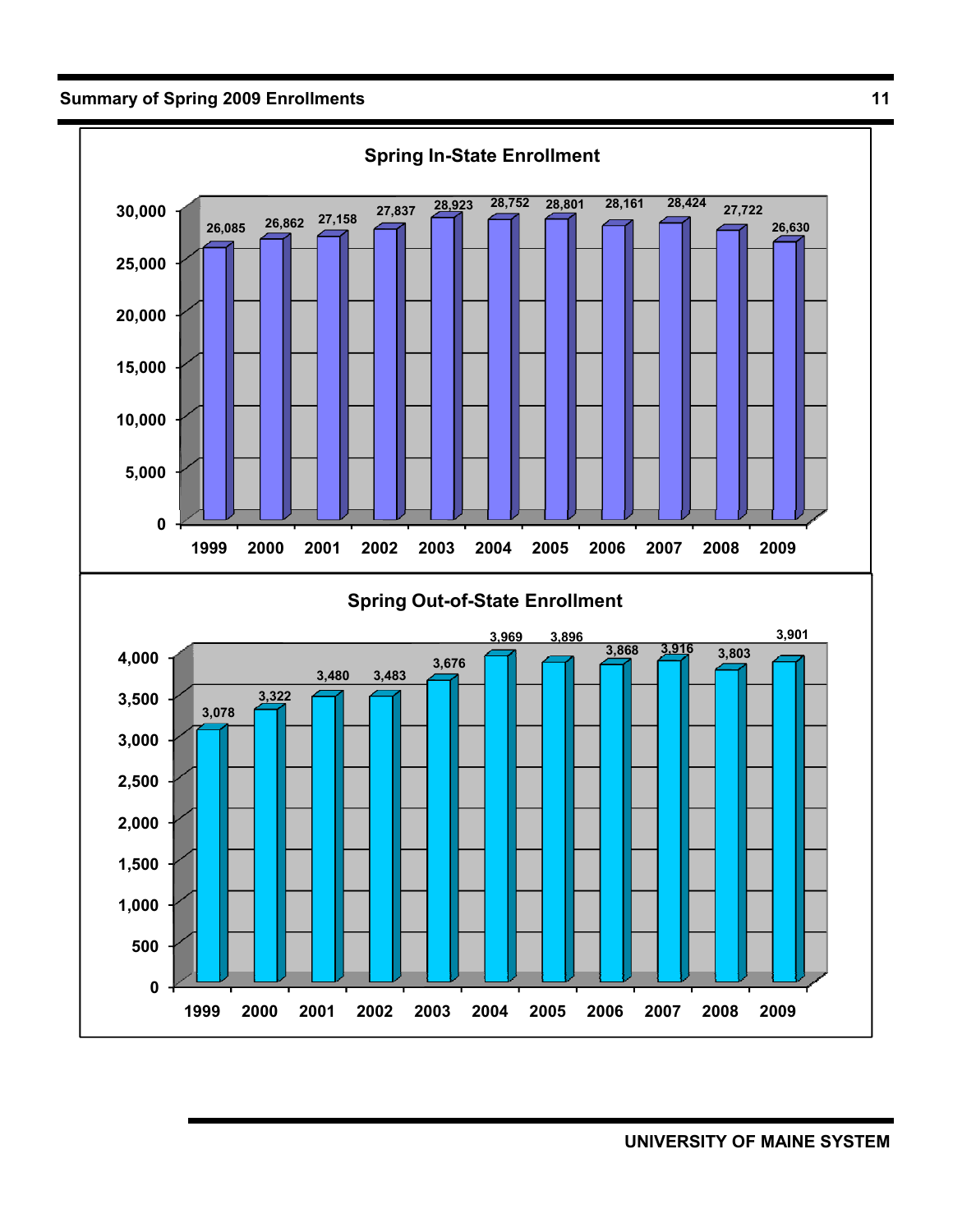# **SPRING HEADCOUNT ENROLLMENT BY GENDER (1999 - 2009)**

|              | 1999   | 2000   | 2001   | 2002   | 2003   | 2004   | 2005   | 2006   | 2007   | 2008   | 2009    | <b>CHANGE FROM</b><br>2008 TO 2009 |               |
|--------------|--------|--------|--------|--------|--------|--------|--------|--------|--------|--------|---------|------------------------------------|---------------|
|              |        |        |        |        |        |        |        |        |        |        |         | #                                  | $\frac{0}{0}$ |
| <b>UM</b>    |        |        |        |        |        |        |        |        |        |        |         |                                    |               |
| Men          | 4,274  | 4,384  | 4,513  | 4,637  | 4,945  | 4,941  | 4,940  | 4,976  | 5,137  | 5,335  | 5,380   | 45                                 | 0.8           |
| Women        | 4,762  | 5,095  | 5,350  | 5,637  | 5,961  | 5,934  | 5,833  | 5,819  | 5,866  | 5,864  | 5,734   | (130)                              | (2.2)         |
| Total        | 9,036  | 9,479  | 9,863  | 10,274 | 10,906 | 10,875 | 10,773 | 10,795 | 11,003 | 11,199 | 11, 114 | (85)                               | (0.8)         |
| <b>UMA</b>   |        |        |        |        |        |        |        |        |        |        |         |                                    |               |
| Men          | 1,413  | 1,435  | 1,385  | 1,290  | 1,417  | 1,436  | 1,449  | 1,308  | 1,340  | 1,268  | 1,298   | 30                                 | 2.4           |
| Women        | 3,868  | 4,033  | 4,049  | 4,254  | 4,245  | 4,219  | 4,183  | 3,885  | 3,863  | 3,597  | 3,457   | (140)                              | (3.9)         |
| Total        | 5,281  | 5,468  | 5,434  | 5,544  | 5,662  | 5,655  | 5,632  | 5,193  | 5,203  | 4,865  | 4,755   | (110)                              | (2.3)         |
| <b>UMF</b>   |        |        |        |        |        |        |        |        |        |        |         |                                    |               |
| Men          | 767    | 738    | 747    | 739    | 761    | 784    | 763    | 775    | 750    | 719    | 714     | (5)                                | (0.7)         |
| Women        | 1,597  | 1,609  | 1,536  | 1,517  | 1,512  | 1,488  | 1,444  | 1,571  | 1,536  | 1,440  | 1,405   | (35)                               | (2.4)         |
| Total        | 2,364  | 2,347  | 2,283  | 2,256  | 2,273  | 2,272  | 2,207  | 2,346  | 2,286  | 2,159  | 2,119   | (40)                               | (1.9)         |
| <b>UMFK</b>  |        |        |        |        |        |        |        |        |        |        |         |                                    |               |
| Men          | 271    | 297    | 273    | 245    | 293    | 320    | 389    | 392    | 414    | 369    | 345     | (24)                               | (6.5)         |
| Women        | 441    | 536    | 541    | 453    | 463    | 622    | 693    | 752    | 882    | 854    | 707     | (147)                              | (17.2)        |
| Total        | 712    | 833    | 814    | 698    | 756    | 942    | 1,082  | 1,144  | 1,296  | 1,223  | 1,052   | (171)                              | (14.0)        |
| <b>UMM</b>   |        |        |        |        |        |        |        |        |        |        |         |                                    |               |
| Men          | 326    | 319    | 287    | 302    | 331    | 344    | 350    | 293    | 359    | 324    | 311     | (13)                               | (4.0)         |
| Women        | 548    | 589    | 593    | 658    | 806    | 890    | 884    | 818    | 927    | 846    | 739     | (107)                              | (12.6)        |
| Total        | 874    | 908    | 880    | 960    | 1,137  | 1,234  | 1,234  | 1,111  | 1,286  | 1,170  | 1,050   | (120)                              | (10.3)        |
| <b>UMPI</b>  |        |        |        |        |        |        |        |        |        |        |         |                                    |               |
| Men          | 499    | 515    | 467    | 463    | 501    | 483    | 503    | 499    | 485    | 478    | 441     | (37)                               | (7.7)         |
| Women        | 757    | 852    | 820    | 815    | 896    | 944    | 983    | 996    | 930    | 899    | 855     | (44)                               | (4.9)         |
| Total        | 1,256  | 1,367  | 1,287  | 1,278  | 1,397  | 1,427  | 1,486  | 1,495  | 1,415  | 1,377  | 1,296   | (81)                               | (5.9)         |
| <b>USM</b>   |        |        |        |        |        |        |        |        |        |        |         |                                    |               |
| Men          | 3,698  | 3,795  | 3,805  | 3,884  | 3,919  | 3,841  | 3,915  | 3,811  | 3,749  | 3,654  | 3,689   | 35                                 | 1.0           |
| Women        | 5,942  | 5,987  | 6,272  | 6,426  | 6,549  | 6,475  | 6,368  | 6,134  | 6,102  | 5,878  | 5,456   | (422)                              | (7.2)         |
| Total        | 9,640  | 9,782  | 10,077 | 10,310 | 10,468 | 10,316 | 10,283 | 9,945  | 9,851  | 9,532  | 9,145   | (387)                              | (4.1)         |
| <b>TOTAL</b> |        |        |        |        |        |        |        |        |        |        |         |                                    |               |
| Men          | 11,248 | 11,483 | 11,477 | 11,560 | 12,167 | 12,149 | 12,309 | 12,054 | 12,234 | 12,147 | 12,178  | 31                                 | 0.3           |
| Women        | 17,915 | 18,701 | 19,161 | 19,760 | 20,432 | 20,572 | 20,388 | 19,975 | 20,106 | 19,378 | 18,353  | (1,025)                            | (5.3)         |
| Total        | 29,163 | 30,184 | 30,638 | 31,320 | 32,599 | 32,721 | 32,697 | 32,029 | 32,340 | 31,525 | 30,531  | (994)                              | (3.2)         |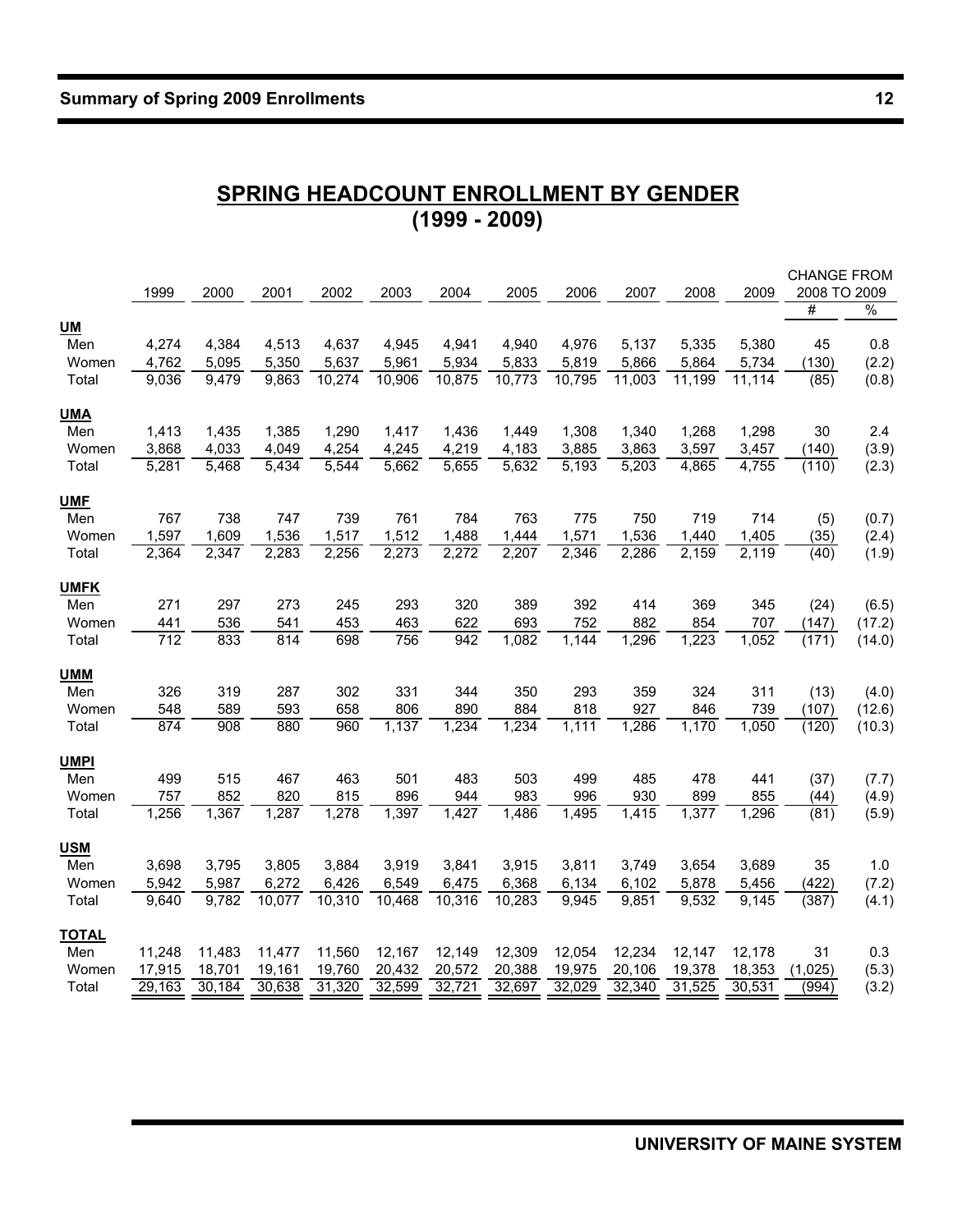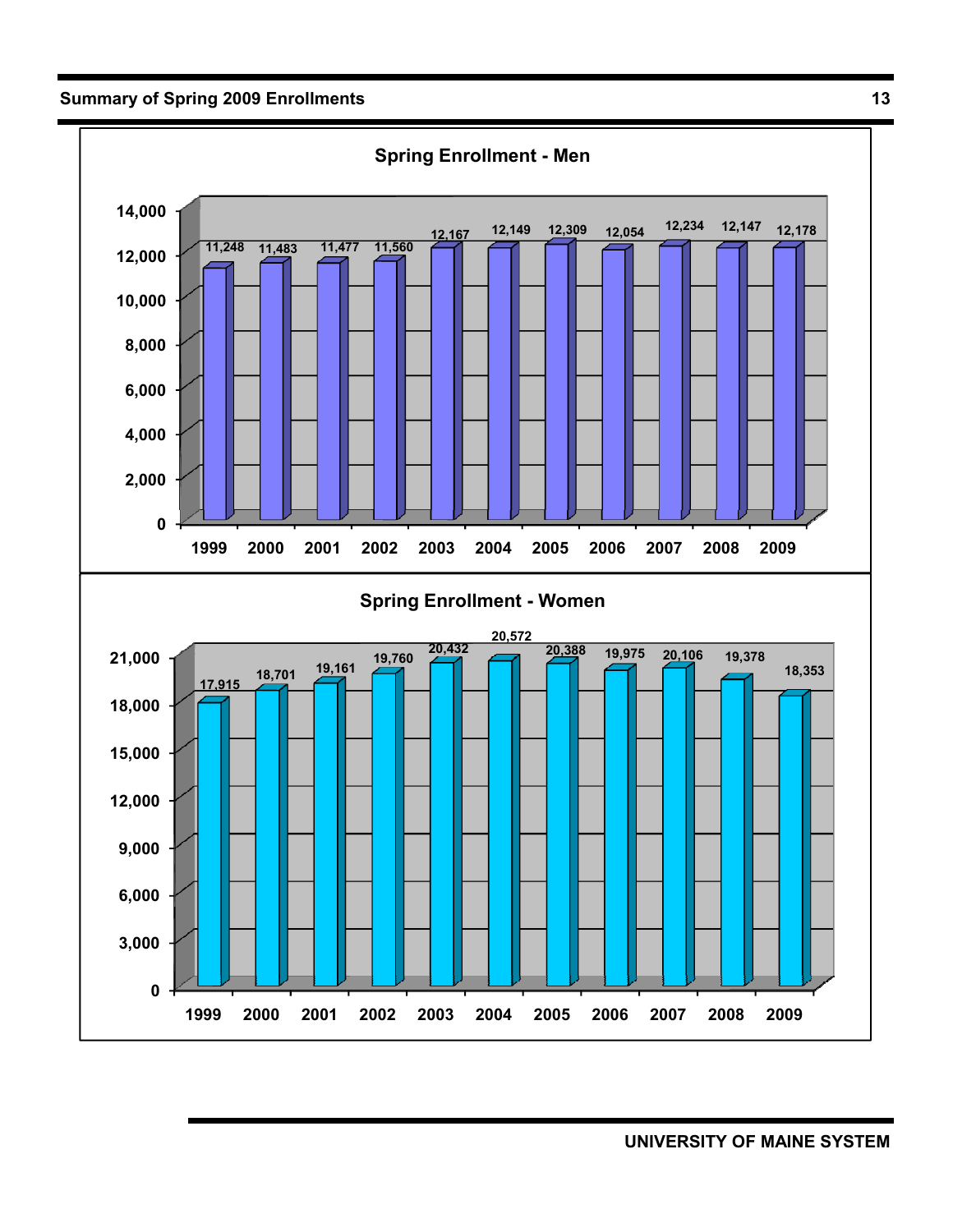### **FULL-TIME AND PART-TIME SPRING HEADCOUNT ENROLLMENT BY UNIVERSITY (1999 - 2009)**

|              |        |        |        |        |        |        |        |        |        |        |        | <b>CHANGE FROM</b> |               |
|--------------|--------|--------|--------|--------|--------|--------|--------|--------|--------|--------|--------|--------------------|---------------|
|              | 1999   | 2000   | 2001   | 2002   | 2003   | 2004   | 2005   | 2006   | 2007   | 2008   | 2009   | 2008 to 2009       |               |
|              |        |        |        |        |        |        |        |        |        |        |        | #                  | $\frac{9}{6}$ |
| <b>UM</b>    |        |        |        |        |        |        |        |        |        |        |        |                    |               |
| Full-time    | 6,517  | 6,869  | 7,117  | 7,469  | 7,876  | 8,027  | 8,105  | 8,245  | 8,314  | 8,490  | 8,619  | 129                | 1.5           |
| Part-time    | 2,519  | 2,610  | 2,746  | 2,805  | 3,030  | 2,848  | 2,668  | 2,550  | 2,689  | 2,709  | 2,495  | (214)              | (7.9)         |
| Total        | 9,036  | 9,479  | 9,863  | 10,274 | 10,906 | 10,875 | 10,773 | 10,795 | 11,003 | 11,199 | 11,114 | (85)               | (0.8)         |
| <b>UMA</b>   |        |        |        |        |        |        |        |        |        |        |        |                    |               |
| Full-time    | 1,355  | 1,514  | 1,401  | 1,371  | 1,506  | 1,575  | 1,555  | 1,448  | 1,479  | 1,426  | 1,433  | $\overline{7}$     | 0.5           |
| Part-time    | 3,926  | 3,954  | 4,033  | 4,173  | 4,156  | 4,080  | 4,077  | 3,745  | 3,724  | 3,439  | 3,322  | (117)              | (3.4)         |
| Total        | 5,281  | 5,468  | 5,434  | 5,544  | 5,662  | 5,655  | 5,632  | 5,193  | 5,203  | 4,865  | 4,755  | (110)              | (2.3)         |
| <b>UMF</b>   |        |        |        |        |        |        |        |        |        |        |        |                    |               |
| Full-time    | 1,909  | 1,936  | 1,910  | 1,920  | 1,902  | 1,925  | 1,897  | 2,004  | 1,969  | 1,870  | 1,826  | (44)               | (2.4)         |
| Part-time    | 455    | 411    | 373    | 336    | 371    | 347    | 310    | 342    | 317    | 289    | 293    | 4                  | 1.4           |
| Total        | 2,364  | 2,347  | 2,283  | 2,256  | 2,273  | 2,272  | 2,207  | 2,346  | 2,286  | 2,159  | 2,119  | (40)               | (1.9)         |
| <b>UMFK</b>  |        |        |        |        |        |        |        |        |        |        |        |                    |               |
| Full-time    | 425    | 558    | 507    | 466    | 533    | 614    | 676    | 637    | 642    | 622    | 521    | (101)              | (16.2)        |
| Part-time    | 287    | 275    | 307    | 232    | 223    | 328    | 406    | 507    | 654    | 601    | 531    | (70)               | (11.6)        |
| Total        | 712    | 833    | 814    | 698    | 756    | 942    | 1,082  | 1,144  | 1,296  | 1,223  | 1,052  | (171)              | (14.0)        |
| <b>UMM</b>   |        |        |        |        |        |        |        |        |        |        |        |                    |               |
| Full-time    | 500    | 461    | 457    | 508    | 525    | 533    | 476    | 429    | 417    | 406    | 429    | 23                 | 5.7           |
| Part-time    | 374    | 447    | 423    | 452    | 612    | 701    | 758    | 682    | 869    | 764    | 621    | (143)              | (18.7)        |
| Total        | 874    | 908    | 880    | 960    | 1,137  | 1,234  | 1,234  | 1,111  | 1,286  | 1,170  | 1,050  | (120)              | (10.3)        |
| <b>UMPI</b>  |        |        |        |        |        |        |        |        |        |        |        |                    |               |
| Full-time    | 853    | 918    | 894    | 831    | 924    | 961    | 1,019  | 1,013  | 951    | 870    | 826    | (44)               | (5.1)         |
| Part-time    | 403    | 449    | 393    | 447    | 473    | 466    | 467    | 482    | 464    | 507    | 470    | (37)               | (7.3)         |
| Total        | 1,256  | 1,367  | 1,287  | 1,278  | 1,397  | 1,427  | 1,486  | 1,495  | 1,415  | 1,377  | 1,296  | (81)               | (5.9)         |
| <b>USM</b>   |        |        |        |        |        |        |        |        |        |        |        |                    |               |
| Full-time    | 4,449  | 4,630  | 4,715  | 4,997  | 5,300  | 5,390  | 5,492  | 5,530  | 5,471  | 5,490  | 5,475  | (15)               | (0.3)         |
| Part-time    | 5,191  | 5,152  | 5,362  | 5,313  | 5,168  | 4,926  | 4,791  | 4,415  | 4,380  | 4,042  | 3,670  | (372)              | (9.2)         |
| Total        | 9.640  | 9,782  | 10,077 | 10,310 | 10,468 | 10,316 | 10,283 | 9,945  | 9,851  | 9,532  | 9,145  | (387)              | (4.1)         |
| <b>TOTAL</b> |        |        |        |        |        |        |        |        |        |        |        |                    |               |
| Full-time    | 16,008 | 16,886 | 17,001 | 17,562 | 18,566 | 19,025 | 19,220 | 19,306 | 19,243 | 19,174 | 19,129 | (45)               | (0.2)         |
| Part-time    | 13,155 | 13,298 | 13,637 | 13,758 | 14,033 | 13,696 | 13,477 | 12,723 | 13,097 | 12,351 | 11,402 | (949)              | (7.7)         |
| Total        | 29,163 | 30,184 | 30,638 | 31,320 | 32,599 | 32,721 | 32,697 | 32,029 | 32,340 | 31,525 | 30,531 | (994)              | (3.2)         |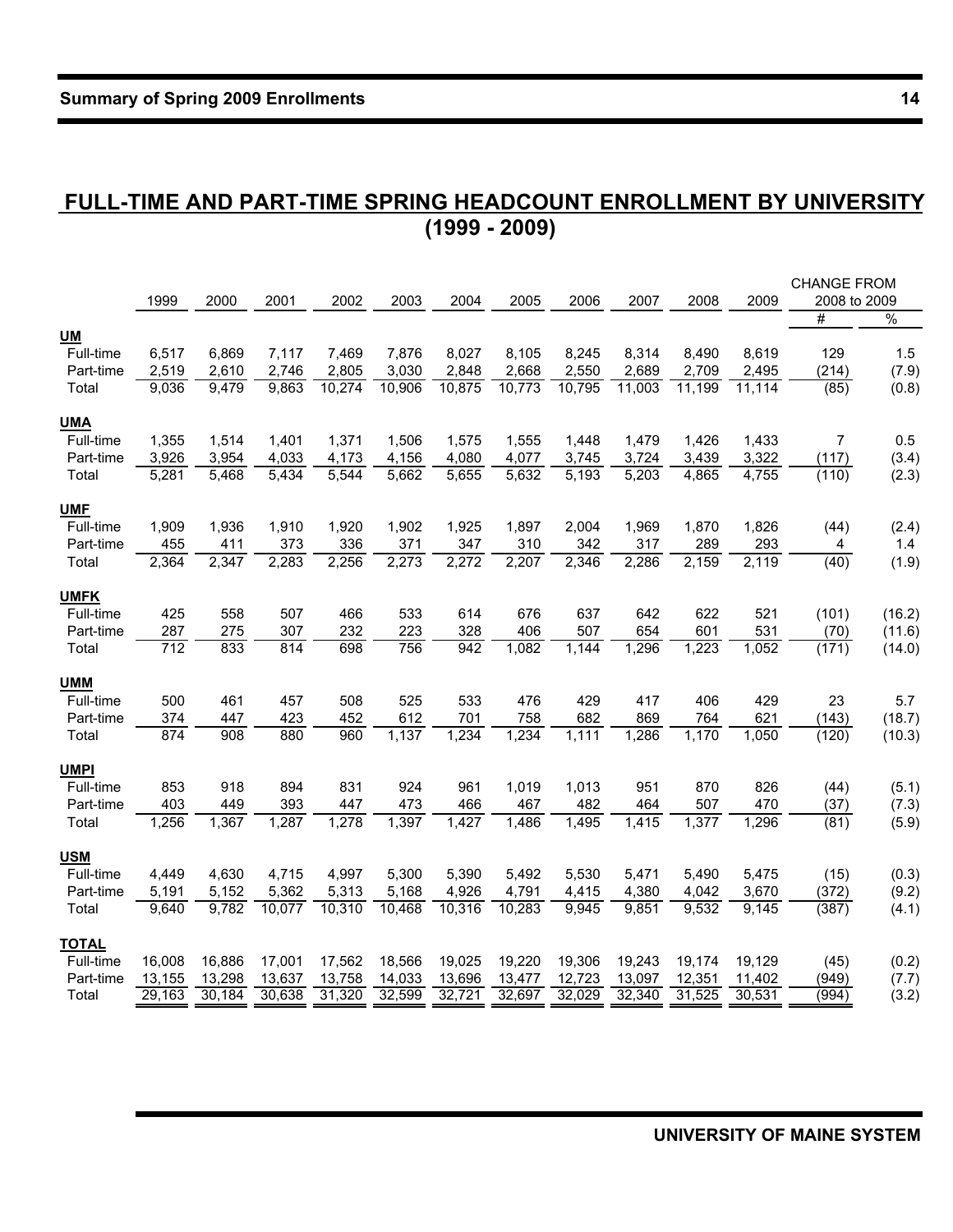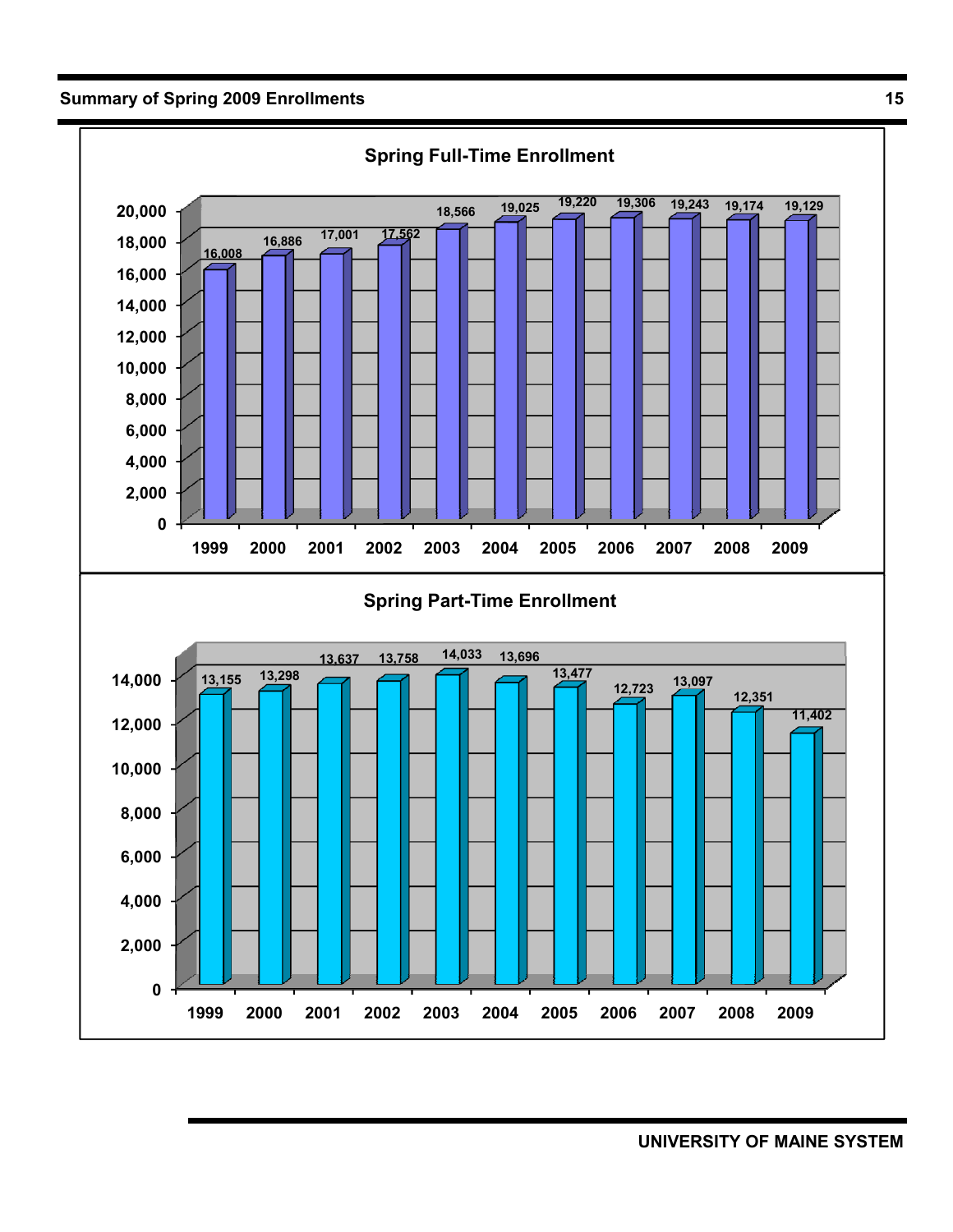# **SPRING HEADCOUNT ENROLLMENT BY DEGREE LEVEL (1999 - 2009)**

|               | 1999   | 2000   | 2001   | 2002   | 2003   | 2004   | 2005   | 2006   | 2007   | 2008   | 2009   | <b>CHANGE FROM</b><br>2008 TO 2009 |        |
|---------------|--------|--------|--------|--------|--------|--------|--------|--------|--------|--------|--------|------------------------------------|--------|
|               |        |        |        |        |        |        |        |        |        |        |        | #                                  | %      |
| Associate     | 3,335  | 3,368  | 3,049  | 3,051  | 3,015  | 2,903  | 2,648  | 2,200  | 2,015  | 1,795  | 1,717  | (78)                               | (4.3)  |
| Baccalaureate | 17.117 | 18,083 | 18,254 | 18,923 | 19,807 | 20,381 | 20,844 | 21,032 | 21.039 | 20.872 | 21.406 | 534                                | 2.6    |
| Graduate      | 3,479  | 3,576  | 3,788  | 3,943  | 4,299  | 4,153  | 4,132  | 4,016  | 4,066  | 4,104  | 3,753  | (351)                              | (8.6)  |
| Law           | 280    | 256    | 229    | 230    | 245    | 270    | 269    | 249    | 257    | 252    | 266    | 14                                 | 5.6    |
| Non-Degree    | 4,952  | 4,901  | 5,318  | 5,173  | 5,233  | 5,014  | 4,804  | 4,532  | 4,963  | 4,502  |        | 3,389 (1,113)                      | (24.7) |
| Total         | 29.163 | 30.184 | 30,638 | 31,320 | 32,599 | 32,721 | 32,697 | 32.029 | 32.340 | 31.525 | 30,531 | (994)                              | (3.2)  |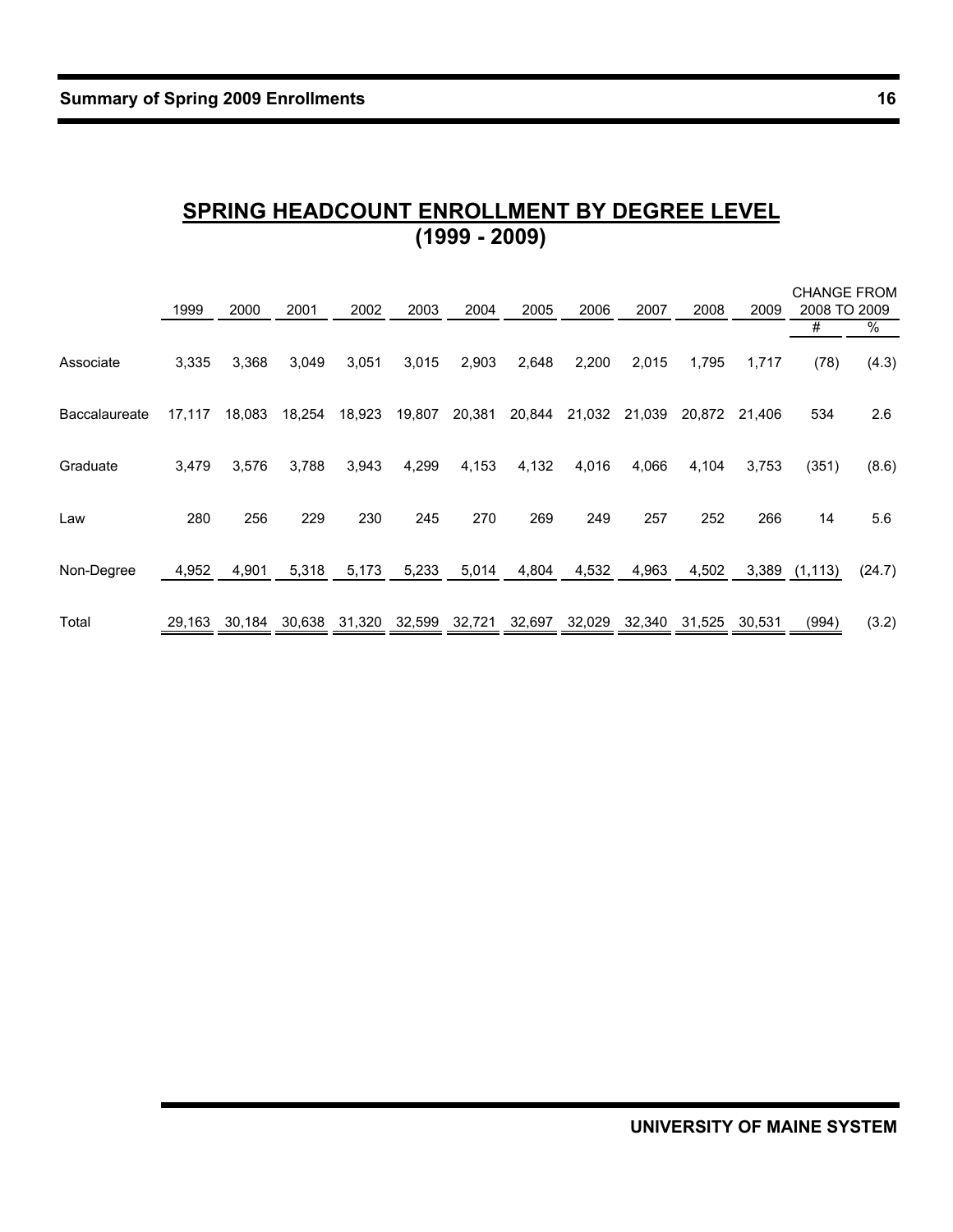# **HEADCOUNT ENROLLMENT BY DEGREE LEVEL AND UNIVERSITY**

#### **SPRING 2009**

|             | Associate   |               | <b>Baccalaureate</b> |      | Graduate    |               | Law         |               | Non-Degree |               |                 | Total         |
|-------------|-------------|---------------|----------------------|------|-------------|---------------|-------------|---------------|------------|---------------|-----------------|---------------|
|             | #           | $\frac{8}{6}$ | #                    | %    | #           | $\frac{1}{2}$ | #           | $\frac{0}{6}$ | #          | $\frac{1}{6}$ | $\overline{\#}$ | $\frac{0}{6}$ |
|             |             |               |                      |      |             |               |             |               |            |               |                 |               |
| UM          | $\mathbf 0$ | 0.0           | 8,661                | 77.9 | 1,960       | 17.6          | $\mathbf 0$ | 0.0           | 493        | 4.4           | 11,114 100.0    |               |
| <b>UMA</b>  | 1,603       | 33.7          | 2,466                | 51.9 | $\mathbf 0$ | 0.0           | $\pmb{0}$   | 0.0           | 686        | 14.4          | 4,755 100.0     |               |
| <b>UMF</b>  | $\mathbf 0$ | 0.0           | 1,935                | 91.3 | 36          | 1.7           | $\mathbf 0$ | 0.0           | 148        | 7.0           | 2,119 100.0     |               |
| <b>UMFK</b> | 49          | 4.7           | 636                  | 60.5 | $\mathbf 0$ | 0.0           | 0           | 0.0           | 367        | 34.9          | 1,052 100.0     |               |
| <b>UMM</b>  | 8           | 0.8           | 542                  | 51.6 | $\mathbf 0$ | 0.0           | 0           | 0.0           | 500        | 47.6          | 1,050 100.0     |               |
| <b>UMPI</b> | 57          | 4.4           | 967                  | 74.6 | $\mathbf 0$ | 0.0           | 0           | 0.0           | 272        | 21.0          | 1,296 100.0     |               |
| <b>USM</b>  | 0           | 0.0           | 6,199                | 67.8 | 1,757       | 19.2          | 266         | 2.9           | 923        | 10.1          | 9,145 100.0     |               |
| TOTAL       | 1,717       | 5.6           | 21,406               | 70.1 | 3,753       | 12.3          | 266         | 0.9           | 3,389      | 11.1          | 30,531 100.0    |               |

Note: Percentages may not add to 100.0 due to rounding.